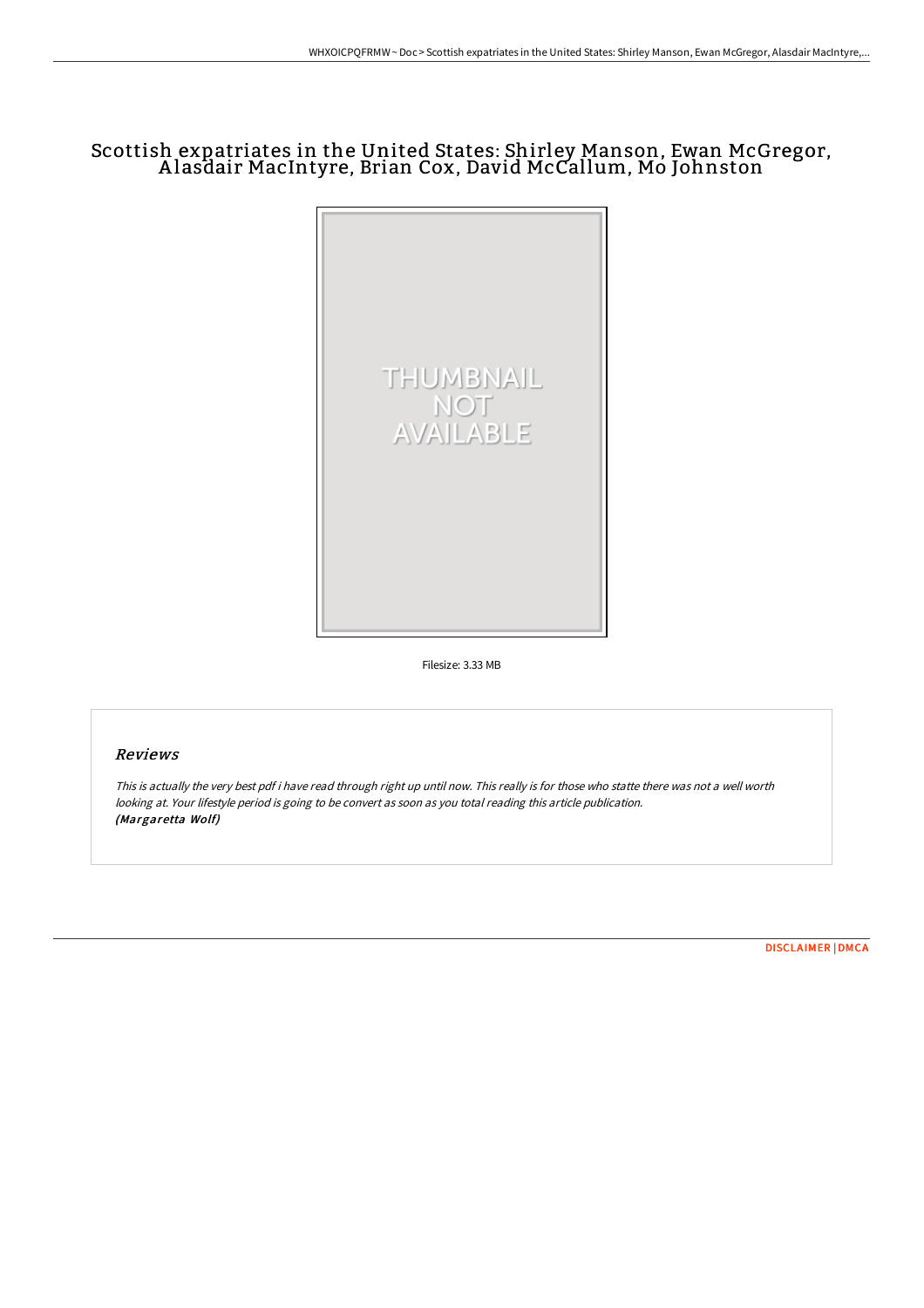### SCOTTISH EXPATRIATES IN THE UNITED STATES: SHIRLEY MANSON, EWAN MCGREGOR, ALASDAIR MACINTYRE, BRIAN COX, DAVID MCCALLUM, MO JOHNSTON



Books LLC, Wiki Series, 2016. Paperback. Book Condition: New. PRINT ON DEMAND Book; New; Publication Year 2016; Not Signed; Fast Shipping from the UK. No. book.

 $\ensuremath{\mathop{\boxtimes}^{\mathbb{D}}}$ Read Scottish [expatriates](http://techno-pub.tech/scottish-expatriates-in-the-united-states-shirle.html) in the United States: Shirley Manson, Ewan McGregor, Alasdair MacIntyre, Brian Cox, David McCallum, Mo Johnston Online

Download PDF Scottish [expatriates](http://techno-pub.tech/scottish-expatriates-in-the-united-states-shirle.html) in the United States: Shirley Manson, Ewan McGregor, Alasdair MacIntyre, Brian Cox, David McCallum, Mo Johnston